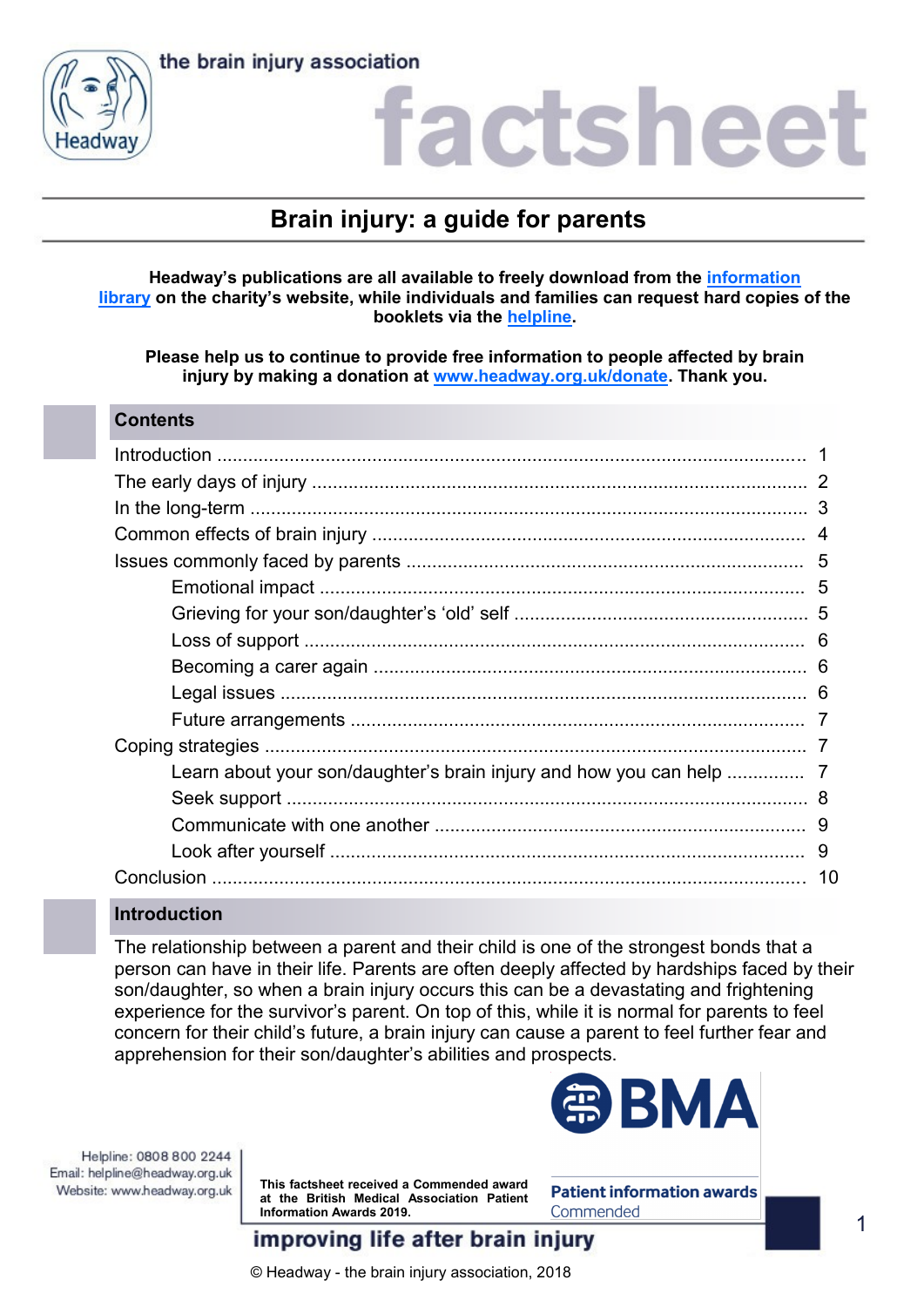



This factsheet has been written for you if you are the parent of an adult with brain injury. It contains information on how brain injury can affect your son/daughter, and offers tips that might be helpful for you as you go through each stage of your child's care.

If you are the parent of a young child with a brain injury, you can seek information and support from organisations such as [Child Brain Injury Trust,](https://childbraininjurytrust.org.uk/) [The Children's Trust](https://www.thechildrenstrust.org.uk/) or [Cerebra.](http://www.cerebra.org.uk/)

### **The early days of injury**

The initial news of your son/daughter sustaining a brain injury can come as an immense shock and cause a wide range of emotions such as anxiety and fear. If your son/daughter lives nearby, it might be possible for you to immediately go to the hospital to visit them and stay by their side. It is, however, typical for most people to move to another city as they grow up, and as such you may not be able to easily visit your son/daughter at a time when you most want to be beside them.

**Headway's Emergency Fund is a grant that can help to cover the cost of the immediate aftermath of brain injury, including travelling costs or overnight accommodation. For more information, visit [www.headway.org.uk/supporting-you/](http://www.headway.org.uk/supporting-you/headway-emergency-fund) [headway-emergency-fund.](http://www.headway.org.uk/supporting-you/headway-emergency-fund)** 

Early on, your son/daughter might be in a coma or reduced state of consciousness. There might be various machines attached to them, and their physical appearance might be changed, which can be very distressing for a parent to see. You will likely have many questions, but hospital staff might not be able to give you answers at this stage as it can be difficult to make an early prediction about recovery.

Even if your son/daughter is conscious, they might initially be displaying unusual or uncharacteristic behaviour such as swearing, shouting or being confused; this is known as post-traumatic amnesia (PTA). Although this can be upsetting, be assured that it is a normal stage of the recovery process and does usually get better over time. More information on PTA is available in the factsheet *[Post-traumatic amnesia.](https://www.headway.org.uk/media/2815/post-traumatic-amnesia-factsheet.pdf)* 

In any case, having a son/daughter in hospital with a brain injury can cause a range of emotions, including fear, helplessness, sadness and even grief. You might, however, also feel relieved if, for instance, they have survived an accident. Many people do not even know how to feel at this stage, and struggle with making sense of their emotions. This is okay, as there is no right or wrong way to feel during such a difficult time.

Here are some tips that can help you to cope at this stage:

By instinct, you will likely want to spend most, if not all of your time, by your

Email: helpline@headway.org.uk Website: www.headway.org.uk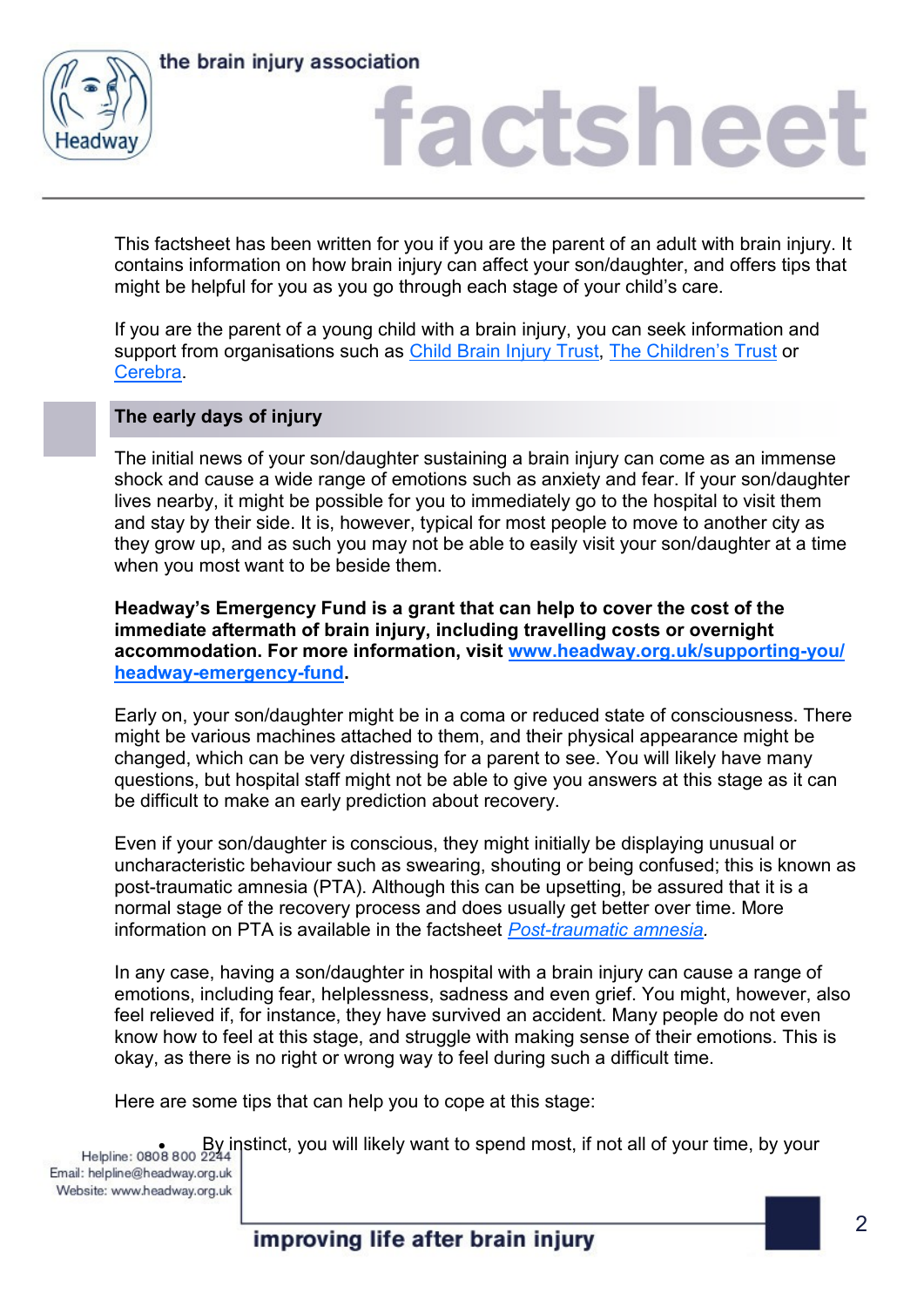the brain injury association



### factsheet

son/daughter's bedside. However, this will leave you feeling exhausted at an already emotionally demanding time. It is therefore very important that you take time for yourself, rest regularly and eat healthily.

- If possible, hold your son/daughter's hand and ask nursing staff if there is any other way you can feel close to them (for instance, helping with care). This can provide you with physical comfort, and also help you to feel involved in their care, especially if they are in a coma or reduced state of awareness.
- Seek support from family members, close friends and Headway services. More information on how Headway can help, including details of our helpline, Emergency Fund and Acute Trauma Support nurses is available at [www.headway.org.uk/supporting-you,](http://www.headway.org.uk/supporting-you/headway-emergency-fund) or by contacting the Headway helpline on 0808 800 2244 or [helpline@headway.org.uk.](mailto:helpline@headway.org.uk)
- If your son/daughter has children and you are helping out with childcare, refer to the booklet *[Supporting children when a parent has had a brain injury](https://www.headway.org.uk/media/4311/supporting-children-when-a-parent-has-had-a-brain-injury-e-booklet.pdf)* for information and guidance.
- Learn about brain injury and hospital systems so that you are prepared for what stages might come next. This is especially important for the stage of planning your son/daughter's discharge from hospital. More guidance on these matters is available in the booklet *[Hospital treatment and early recovery after brain](https://www.headway.org.uk/media/3993/hospital-treatment-and-early-recovery-after-brain-injury-e-booklet.pdf)  [injury.](https://www.headway.org.uk/media/3993/hospital-treatment-and-early-recovery-after-brain-injury-e-booklet.pdf)*
- Following a discharge from hospital, your son/daughter might require input from rehabilitation services to help them with redeveloping skills that have been affected by the brain injury. Information on rehabilitation, including what to do if rehabilitation hasn't been arranged but you feel your son/daughter would benefit from it, is available in the booklet *[Rehabilitation after brain injury.](https://www.headway.org.uk/media/4001/rehabilitation-after-brain-injury-e-booklet.pdf)*

### **In the long-term**

It is sometimes thought that once a brain injury survivor is discharged from hospital, they will be back to their usual self in just a matter of time. While some survivors can continue to recover weeks or months after being discharged from hospital, it is also very common for the effects of the injury to become most noticeable once the survivor is back home and attempting to readjust to life after brain injury.

Following the discharge, some brain injury survivors find that they are able to return to their previous living arrangements, whether this is living independently or with a partner. For others, it might be necessary to move back in with their parents. This can take a

Helpline: 0808 800 2244 Email: helpline@headway.org.uk Website: www.headway.org.uk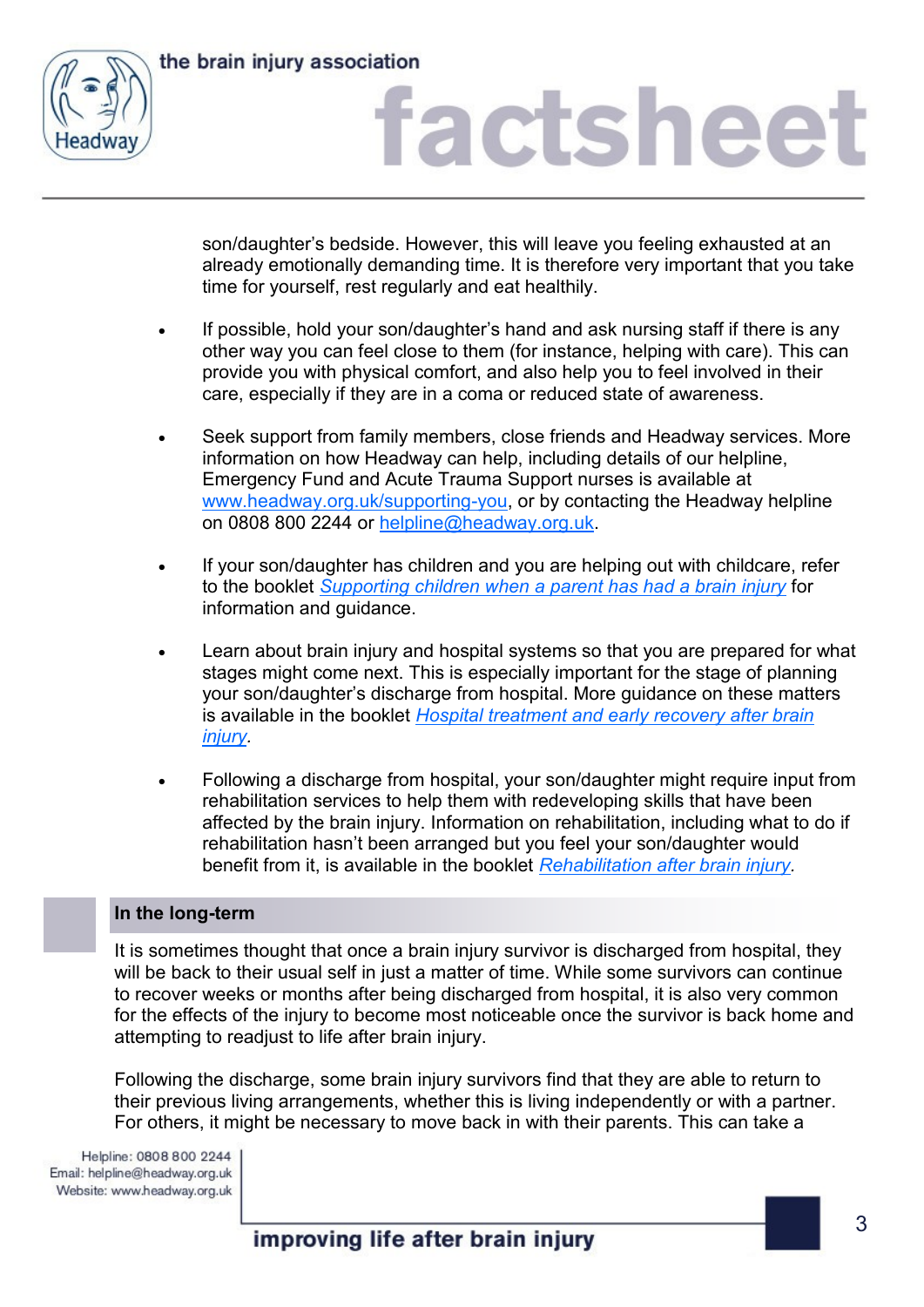



### factshee<sup>®</sup>

significant amount of adaption for both yourself and your son/daughter and you might need to make arrangements accordingly.

Either way, you will likely notice the effects of your son/daughter's injury as they develop over time. Indeed, 'hidden' effects of brain injury, such as emotional and cognitive effects might be more apparent to you than to other people, as you will likely know your son/ daughter better than most. Hope for the future can sometimes give way to sadness and concern as the effects become more noticeable and start to affect your son/daughter's practical life and the relationships that they have with you and others.

The effects of brain injury, can however, continue to improve after the initial injury. Even if the effects continue, many people learn ways of adapting to these over time.

### **Common effects of brain injury**

Brain injury can cause a range of effects that can change the way the brain injury survivor thinks, feels or behaves. It can also affect their skills and abilities. This section contains information about some of the common effects of brain injury. More information on many of these effects is available at [www.headway.org.uk/information-library.](http://www.headway.org.uk/information-library)

### **Physical effects**

| Fatigue                                    | Difficulties with speech                    |
|--------------------------------------------|---------------------------------------------|
| <b>Mobility issues</b>                     | Epilepsy                                    |
| Sensory impairment                         | Spasticity                                  |
| Hormonal imbalances                        | Ataxia (irregular or uncontrolled movement) |
| Weakness or paralysis on one/both<br>sides | Visual problems                             |

### **Cognitive effects**

| Memory problems                   | Problems with motivation       |
|-----------------------------------|--------------------------------|
| Reduced concentration             | Reduced information processing |
| Reduced problem-solving           | Repetition or 'perseveration'  |
| Impaired reasoning                | Impaired insight and empathy   |
| Impaired visual-perceptual skills | Language loss (aphasia)        |

Helpline: 0808 800 2244 Email: helpline@headway.org.uk Website: www.headway.org.uk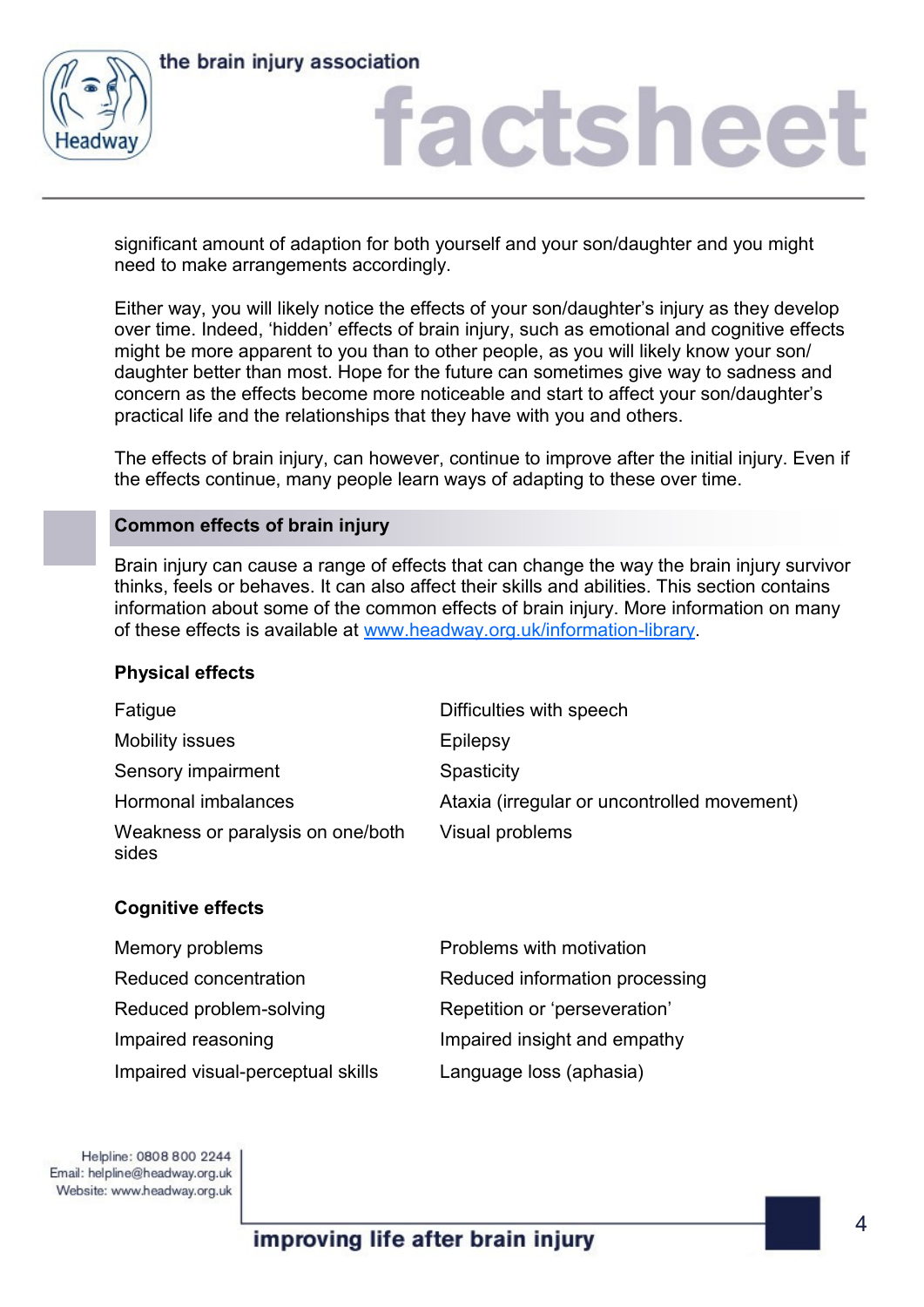### the brain injury association



### factsheet

### **Emotional and behavioural effects**

| Personality changes                | Loss of confidence           |
|------------------------------------|------------------------------|
| Mood swings ('emotional lability') | Depression and sense of loss |
| Anxiety                            | Frustration and anger        |
| Abusive or obscene language        | <b>Disinhibition</b>         |
| <b>Impulsiveness</b>               | Obsessive behaviour          |
|                                    |                              |

### **Issues commonly faced by parents**

### **Emotional impact**

In the early days, a brain injury can leave parents worrying for their son/daughter's future. Parents might question whether their son/daughter will be able to work, have a relationship or a family, and be independent. A brain injury can affect some or all of these aspects of life, although many survivors do of course go on to make a good recovery, regain independence and achieve a range of personal life goals.

Emotions such as sadness, grief, anxiety and anger are commonly experienced by parents. However, positive emotions such as relief, hope for the future and pride in a son/ daughter's recovery and achievements are also typically felt.

The experience of seeing a son/daughter in hospital can also be highly distressing for many parents, and you may find that thoughts of your son/daughter being in hospital continue to trouble you for weeks, months or even years after their discharge. If this becomes problematic, consider seeking professional support, for instance from a counsellor or psychotherapist. You could also contact the Headway helpline on 0808 800 2244 or [helpline@headway.org.uk](mailto:helpline@headway.org.uk) (Monday-Friday, 9am-5pm) to get emotional support.

### **Grieving for your son/daughter's 'old' self**

You may find that the effects of your son/daughter's brain injury change the way they think, feel and behave. This can result in an overall change in their personality, which can be upsetting for people who previously knew them well, and particularly distressing for parents. There may be times when you feel that there are traces of your son/daughter's 'old' self that are still there, but only occasionally, and you may question whether they will ever be the same person again.

Such thoughts can often result in a sense of loss or grief experienced by both the survivor themselves and their parents. While some survivors and their parents gradually come to accept their new life and sense of self, many others continue to reflect over the person they were before their injury. It is important to seek support when dealing with grief, either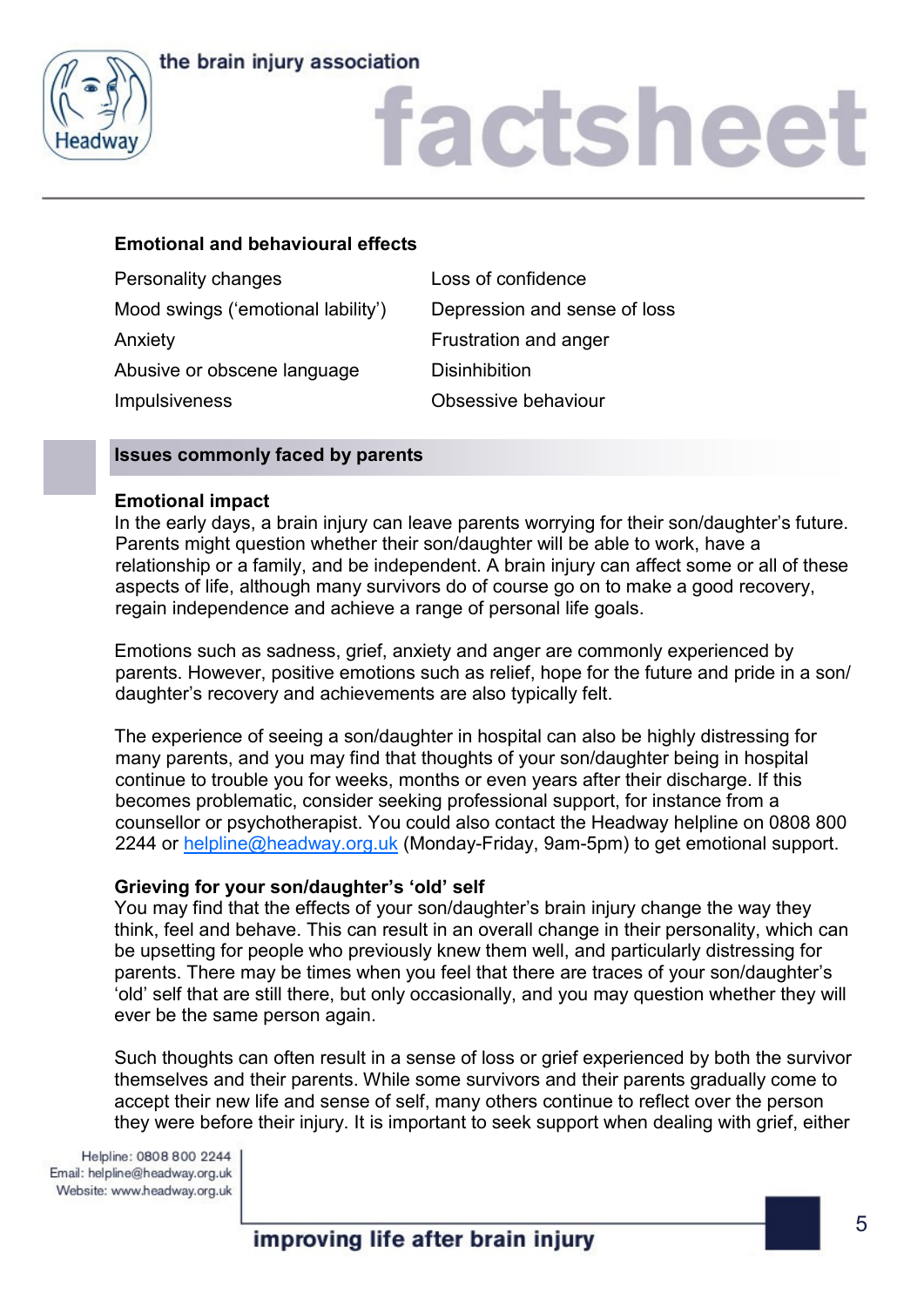



from close friends and/or professionals, as struggling through these feelings alone can sometimes cause ongoing feelings of loneliness and depression. Remember as well that it is possible to move forward creating new memories together once you are both ready.

### **Loss of support**

Many people depend on their families for support and this is also true of parents and their children. When a brain injury occurs, the son/daughter may no longer be able to offer the same level of practical or emotional support to their parent. Loss of empathy after brain injury can be particularly detrimental to many relationships in the survivor's life, especially those they have with their parents.

In addition to the loss of support from your son/daughter, some parents feel that their own friends begin to drift away as a result of being less able to spend time socialising. In such cases it can help to talk to friends about your experiences so that they understand what you are going through and why you might be less able to spend time with them. You could also consider speaking to other families going through similar experiences, for instance, through your nearest Headway group or branch, or Headway's online community HealthUnlocked. For more information on this, see the section *Coping strategies.*

### **Becoming a carer again**

When your son/daughter was young, you probably cared for them every day and tasks such as feeding and dressing them were probably a part of your daily routine. After a brain injury, you may find yourself supporting them with these tasks again, especially if you are living with them. Even if your son/daughter is physically independent, they might need support with activities that rely on their memory, attention and organisational skills.

Adapting your role to include caring for your son/daughter again can be an upsetting experience. Indeed, any changes in roles following a brain injury can be difficult to adjust to. Your son/daughter might also be frustrated at having lost their independence, and may direct anger towards you out of frustration. If this is the case, and you are concerned about anger episodes, refer to the factsheet *[Managing anger: tips for families, friends and](https://www.headway.org.uk/media/2810/managing-anger-tips-for-families-friends-and-carers-factsheet.pdf)  [carers.](https://www.headway.org.uk/media/2810/managing-anger-tips-for-families-friends-and-carers-factsheet.pdf)* 

The change in your role might mean that you have to reduce your working hours, or give up work completely. You may also find that you have less time to yourself. As a result, you may have less time to spend with your friends or doing activities that you enjoy. Indeed, many carers report feeling socially isolated, and often receive little or no support and understanding from friends and other family members. The strategies provided in the following section might be helpful with managing this change in your role.

### **Legal issues**

Your son/daughter may no longer have the capacity to make important decisions for

Helpline: 0808 800 2244 Email: helpline@headway.org.uk Website: www.headway.org.uk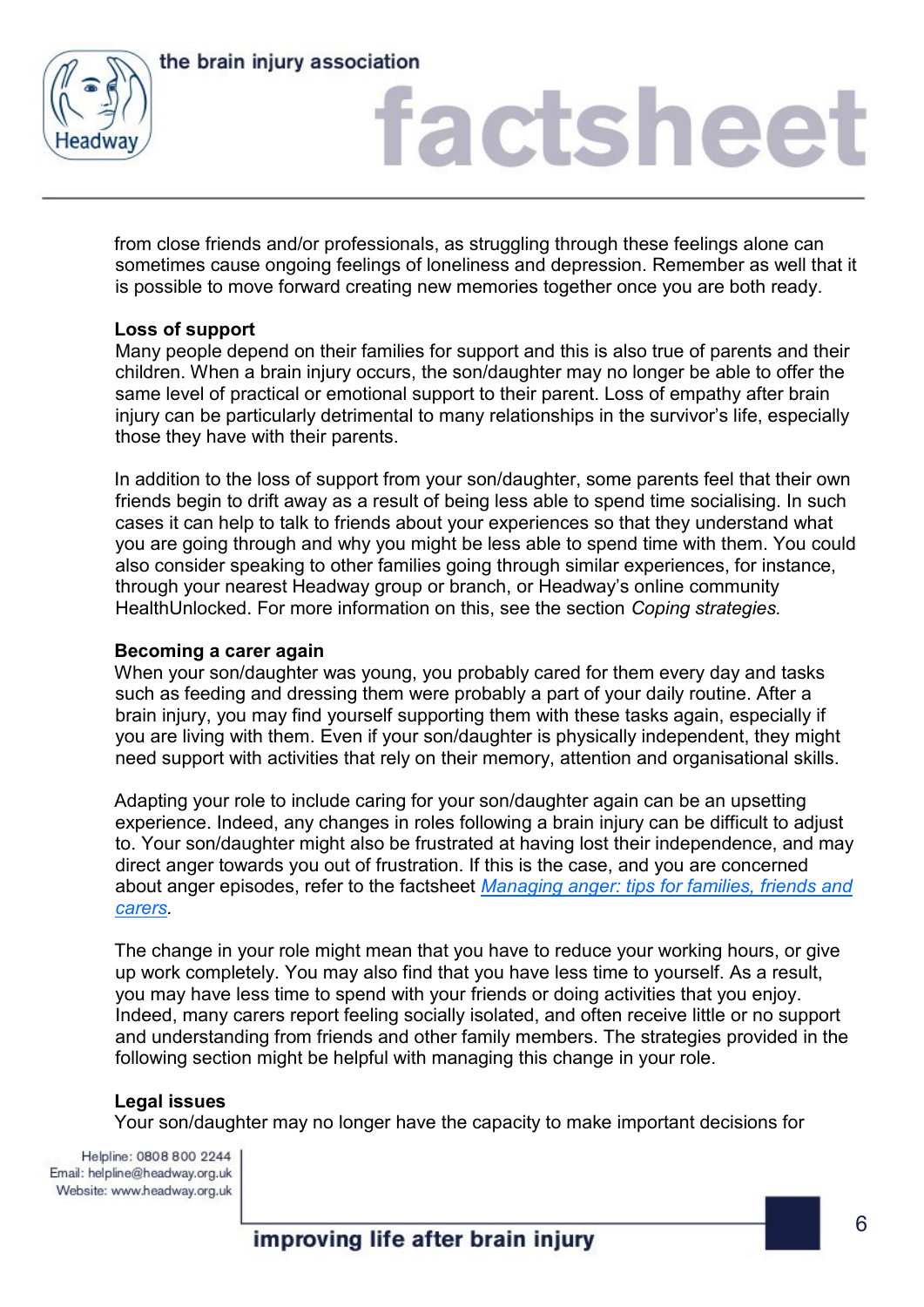



themselves, such as how to manage their money. In this case, you might consider appointing a deputy for them, or taking this role on yourself. Being a deputy gives someone the legal right to make certain decisions on behalf of a person who lacks capacity, under the framework of the Mental Capacity Act. More information on what becoming a deputy involves and how to apply for deputyship is available in the booklet *[Mental capacity: supporting decision making after brain injury.](https://www.headway.org.uk/media/4108/mental-capacity-supporting-decision-making-after-brain-injury-e-booklet.pdf)* 

### **Future arrangements**

Parents may feel concern for their son/daughter's future, especially if they are elderly and/ or their son/daughter's primary caregiver. For instance, they might worry about what financial and practical arrangements will be made for their son/daughter when they are gone. If you have such concerns, consider talking to family/close friends about future arrangements, researching what services your local council can offer, and writing a will. Headway offers a free will writing service; more information on this is available at [www.headway.org.uk/donate/a-gift-in-your-will.](https://www.headway.org.uk/donate/a-gift-in-your-will/)

Further information on making future arrangements is available in the Headway factsheet *Ageing carers.* 

### **Coping strategies**

Remember that brain injury affects people differently, so some of the following coping strategies might be more relevant to yours and your son/daughter's personal circumstances than others.

### **Learn about your son/daughter's brain injury and how you can help**

- Refer to Headway publications to learn about the effects of brain injury and how you can help your son/daughter to manage these on a daily basis. Headway publications are available on [www.headway.org.uk/information-library](http://www.headway.org.uk/information-library) or by contacting the helpline on 0808 800 2244 or [helpline@headway.org.uk](mailto:helpline@headway.org.uk) (Monday - Friday, 9am - 5pm).
- Offer help to your son/daughter if you notice that they are consistently struggling with a task or cannot do something safely, but do not rush to do everything for them. Instead, if they are able to do so safely, give them time and opportunities to challenge themselves, as this can be an important part of their rehabilitation.
- Respect your son/daughter's privacy, and don't feel like you have to be with them all of the time or check up on them every day. This is as important for you as for them, as it means you are both able to spend some quiet time alone,

Helpline: 0808 800 2244 Email: helpline@headway.org.uk Website: www.headway.org.uk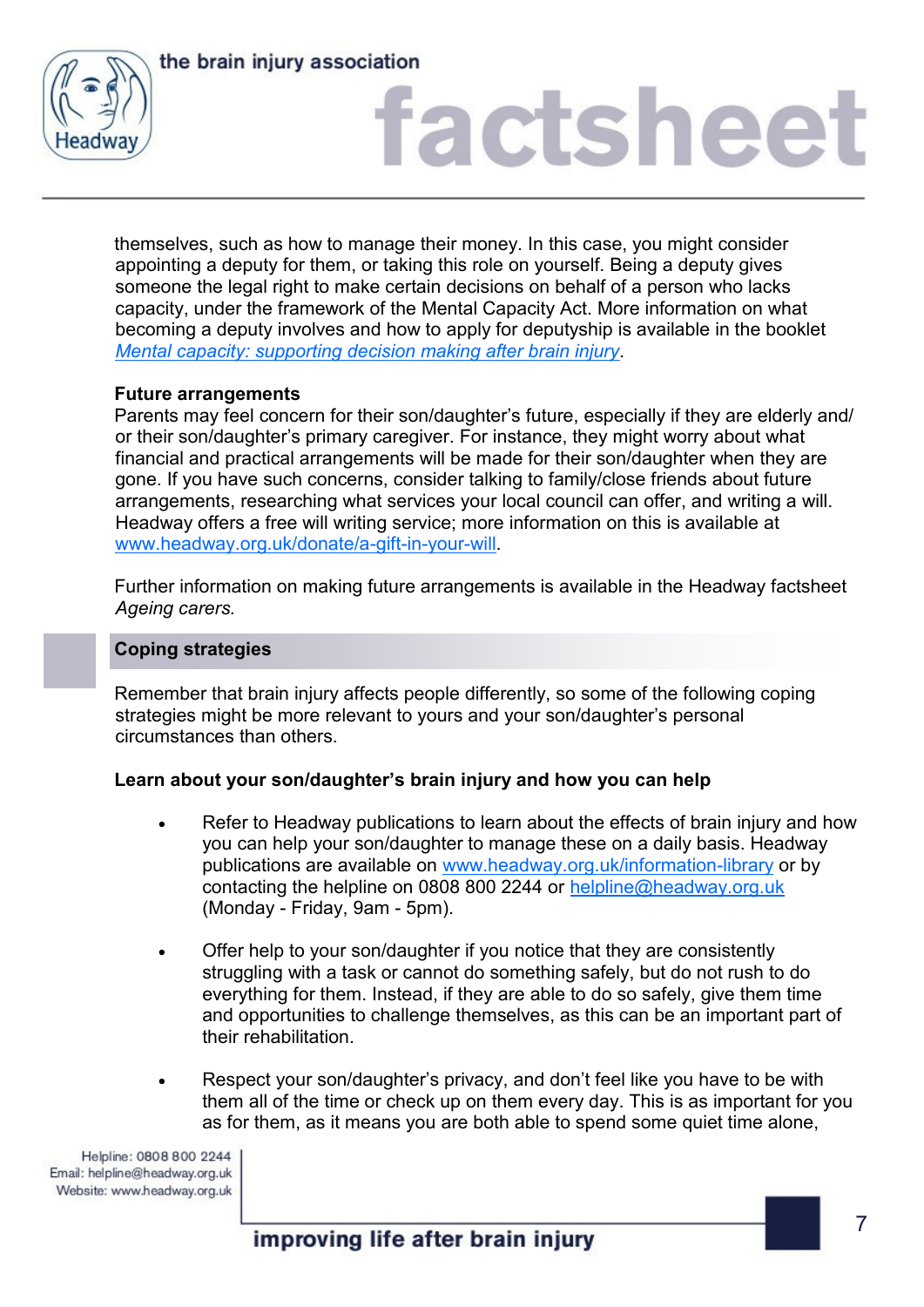



even if this is just for a few minutes a day.

- Speak to rehabilitation staff about activities or exercises that you can help your son/daughter with outside of therapy sessions. You might even be able to carry out such activities over the phone, for instance encouraging your son/daughter to talk about what they did during the day to help with memory problems.
- For general guidance and suggestions on tasks and exercises that you can do with your son/daughter, refer to the booklet *[Redeveloping skills after brain](https://www.headway.org.uk/media/4000/redeveloping-skills-after-brain-injury-e-booklet.pdf)  [injury.](https://www.headway.org.uk/media/4000/redeveloping-skills-after-brain-injury-e-booklet.pdf)*

### **Seek support**

- Seek support from relatives and close friends where possible. For instance, relatives can help by spending time with your son/daughter a few times a week, and friends can help by allowing you to talk about how you are feeling. Family or friends can also help in practical ways such as bringing cooked meals around or offering to do some grocery shopping.
- Seek information and support from the Headway helpline on 0808 800 2244 or helpline@headway.org.uk (Monday - Friday, 9am - 5pm). If you are an internet user, you can also visit Headway's online community at [www.healthunlocked.com/headway](http://www.healthunlocked.com/headway). Headway's network of groups and branches are also available to offer local support. You can find details of your nearest Headway group or branch by visiting [www.headway.org.uk/supporting](http://www.headway.org.uk/supporting-you)[you,](http://www.headway.org.uk/supporting-you) or contacting the helpline.
- If you are struggling with supporting your son/daughter with day-to-day tasks such as washing and dressing, contact your local adult social care team as they might be able to arrange for someone to come and help. Details for local adult social care teams are available on local council websites.
- Depending on how much care you are providing for your son/daughter, you might be eligible to receiving financial support through the benefit Carer's Allowance. You can find out more about this in the booklet *[A guide to welfare](https://www.headway.org.uk/media/3988/a-guide-to-welfare-benefits-after-brain-injury-e-booklet.pdf)  [benefits after brain injury.](https://www.headway.org.uk/media/3988/a-guide-to-welfare-benefits-after-brain-injury-e-booklet.pdf)*
- If you need emotional or psychological support, consider speaking to your GP about getting a referral for talking therapy, such as through a counsellor or psychotherapist. You can also find a directory of private therapists on [www.itsgoodtotalk.org.uk.](http://www.itsgoodtotalk.org.uk/)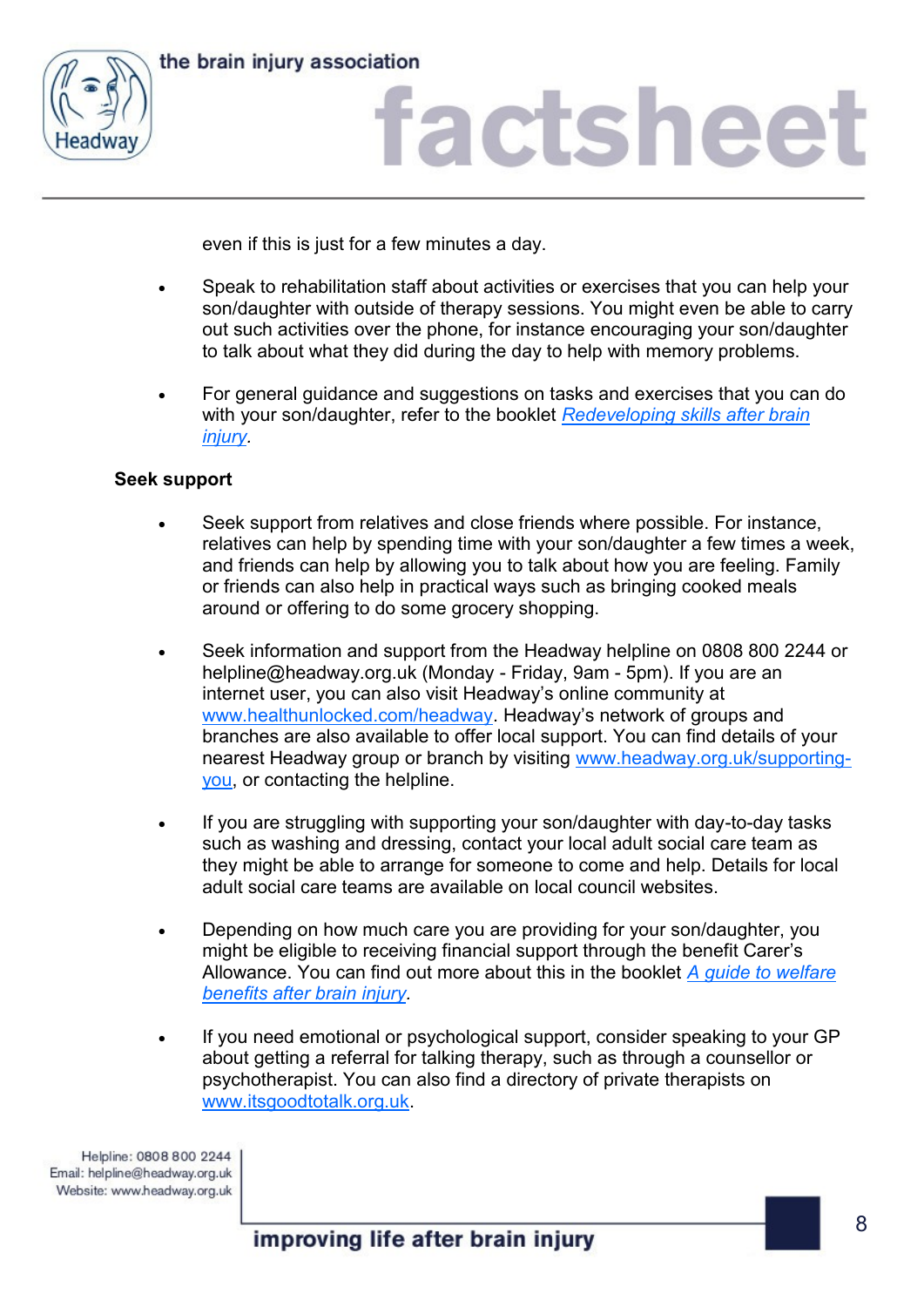



 Encourage your son/daughter to speak to their GP about any further rehabilitation they may require to help with physical, cognitive, behavioural or emotional problems after their brain injury.

### **Communicate with one another**

- Try to encourage your son/daughter to talk to you about how they are feeling. As a parent, there may be things they feel they can only talk to you about. On the other hand, there may be topics that may not be comfortable for them to discuss with you, or you with them. In this case, encourage them to speak to their friends, other relatives or relevant professionals.
- Consider asking your son/daughter to express their feelings using letters, art or creative writing. This can be therapeutic for many people, and can also make it easier for some survivors to share feelings they would otherwise struggle with expressing.
- If appropriate, and with your son/daughter's agreement, try to stay in touch with other people in their life, such as close friends and partners. This can help to ensure that you are all sharing information with one another, which can create a closer, more supportive network around your son/daughter.
- If you have other children, make an effort to spend time alone with them and ask how they are coping. Siblings of a brain injury survivor can sometimes be overlooked, despite the fact they are likely to be affected by their sibling's injury as well. You could also consider directing siblings to the factsheet *[Brain injury:](https://www.headway.org.uk/media/4993/brain-injury-a-guide-for-siblings-factsheet.pdf)  [a guide for siblings.](https://www.headway.org.uk/media/4993/brain-injury-a-guide-for-siblings-factsheet.pdf)*

### **Look after yourself**

- If you are caring for your son/daughter, try to make sure that you set some time aside for yourself on a regular basis and do not to feel guilty about this. You could also consider making arrangements for respite care. More information on this is available in the booklet *[Caring for someone after a brain injury.](https://www.headway.org.uk/media/3989/caring-for-someone-with-a-brain-injury-e-booklet.pdf)*
- If you are an older parent, you might have been relying on your son/daughter to assist with looking after you in your later years. Needing to now look after them instead may cause you to feel anxious about your own future. If this is the case, or you are concerned for planning your old age, consider contacting organisations such as Age UK or your local Citizens Advice for advice and support with making appropriate arrangements.